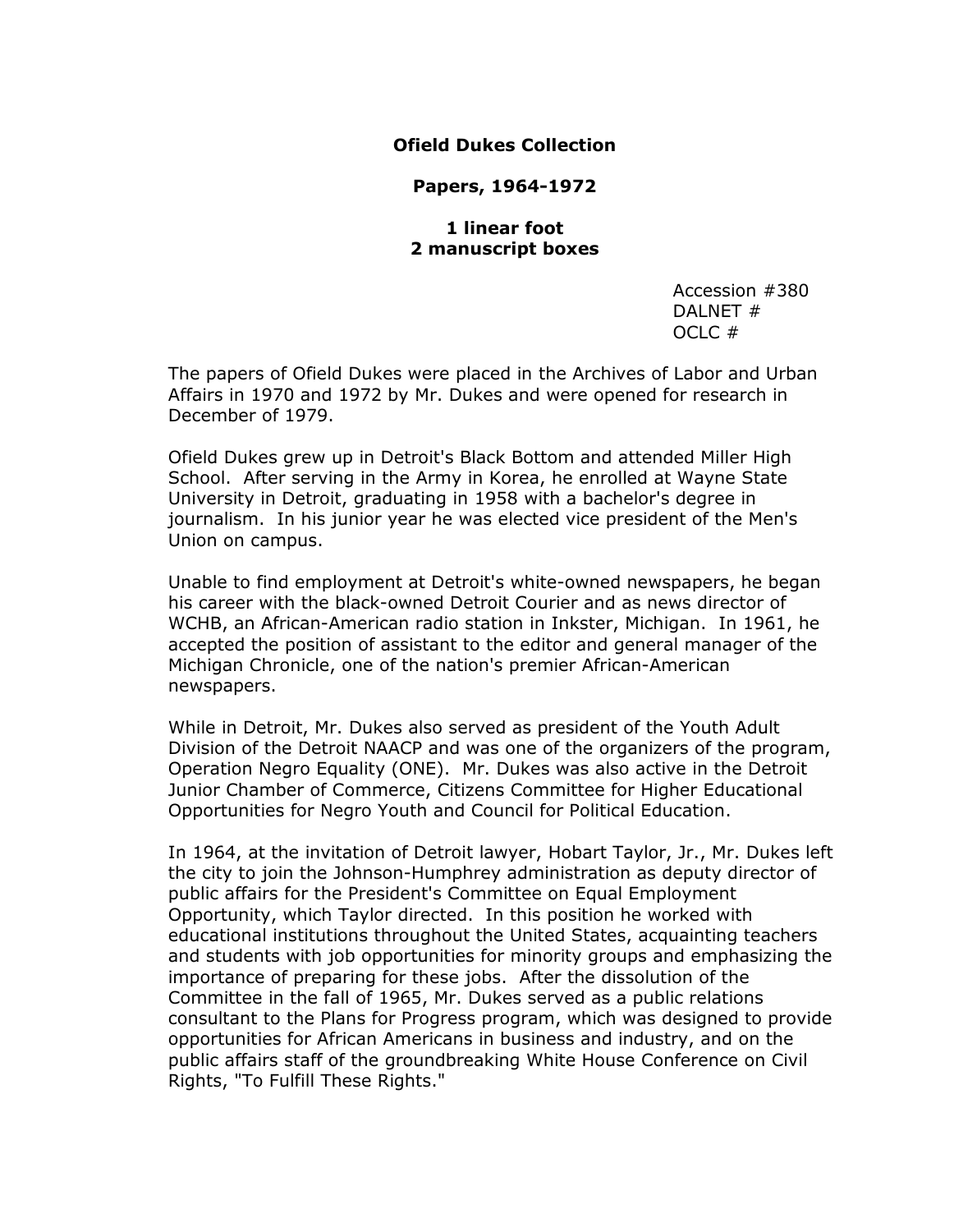In June of 1966 Vice President Hubert Humphrey appointed Mr. Dukes to his staff to do policy and legislative research and writing. Later, Mr. Dukes assisted in coordinating press and information activities for the vice president, especially with regard to making his views on civil rights and urban affairs known to African-American media. His expertise in this area earned Mr. Dukes an important role in the Humphrey 1968 presidential campaign. In 1972, Mr. Dukes' public relations firm, Ofield Dukes & Associates, launched three years earlier in Washington, D.C., participated in Senator Humphrey's campaign for the Democratic presidential nomination.

The Ofield Dukes Collection consists of correspondence, reports, press releases, speeches and articles (some authored by Mr. Dukes) and other publicity, primarily documenting Mr. Dukes' position as liaison to African-American media for Hubert Humphrey's vice presidency and presidential campaigns. The files are arranged chronologically, following Mr. Dukes' career.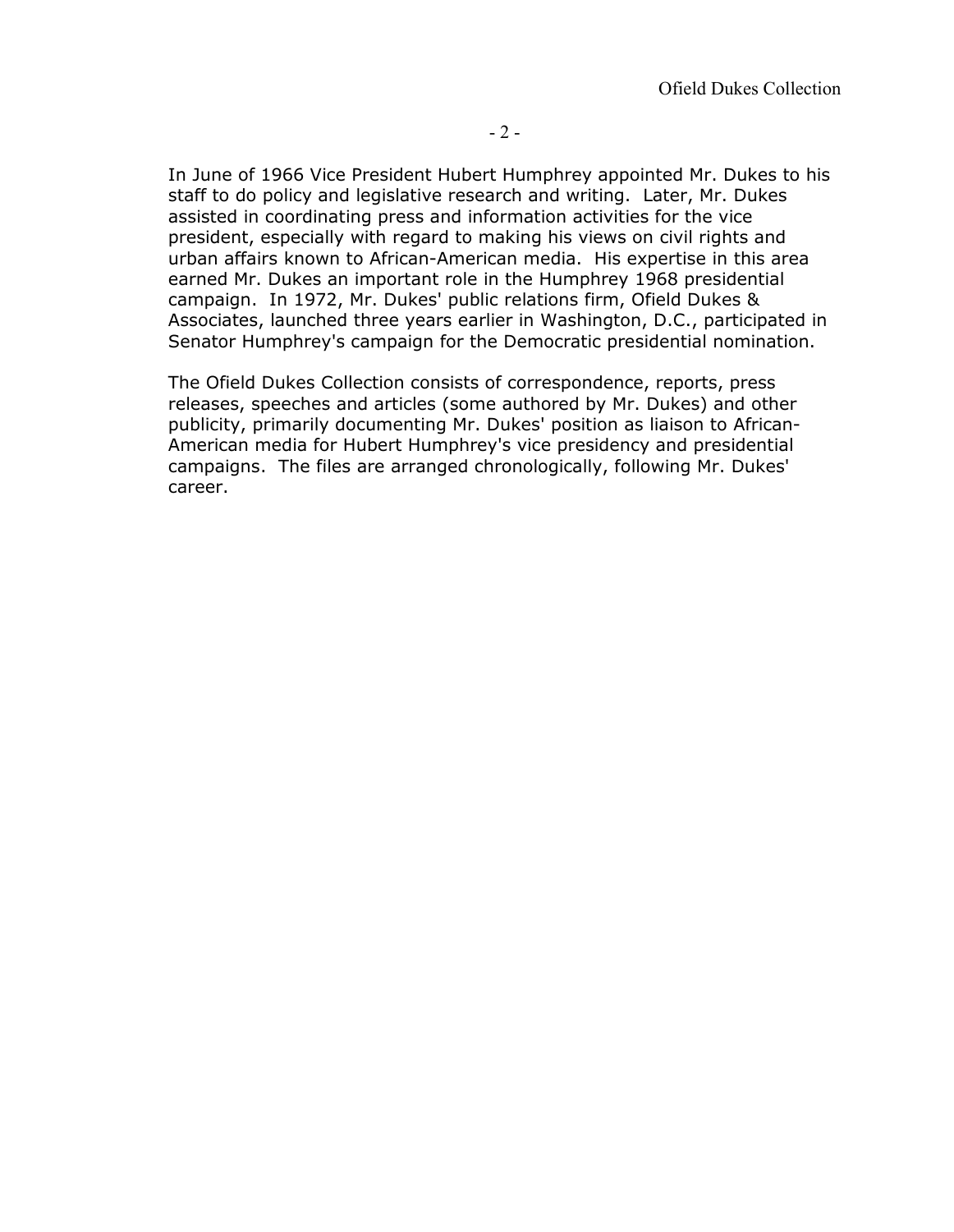## **Important subjects in the collection:**

African American mass media African American press Citizens for Humphrey Democratic National Committee Humphrey, Hubert H.--1911-1978 National Newspaper Publishers Association Opportunities Industrialization Center Presidents--United States--Election--1968 Presidents--United States--Election--1972 President's Committee on Equal Employment Opportunity United Democrats for Humphrey

## **Important correspondents in the collection:**

Bennett, L. Howard Brooke, Edward W. Brown, James Edwards, Esther Gordy Humphrey, Hubert H. Keith, Damon J. Martin, Louis Robinson, Jackie Sheffield, Horace Taylor, Hobart, Jr. Welsh, William B.

#### **Non-manuscript material:**

Several photographs of Hubert Humphrey received with the collection have been placed in the Archives Audiovisual Department.